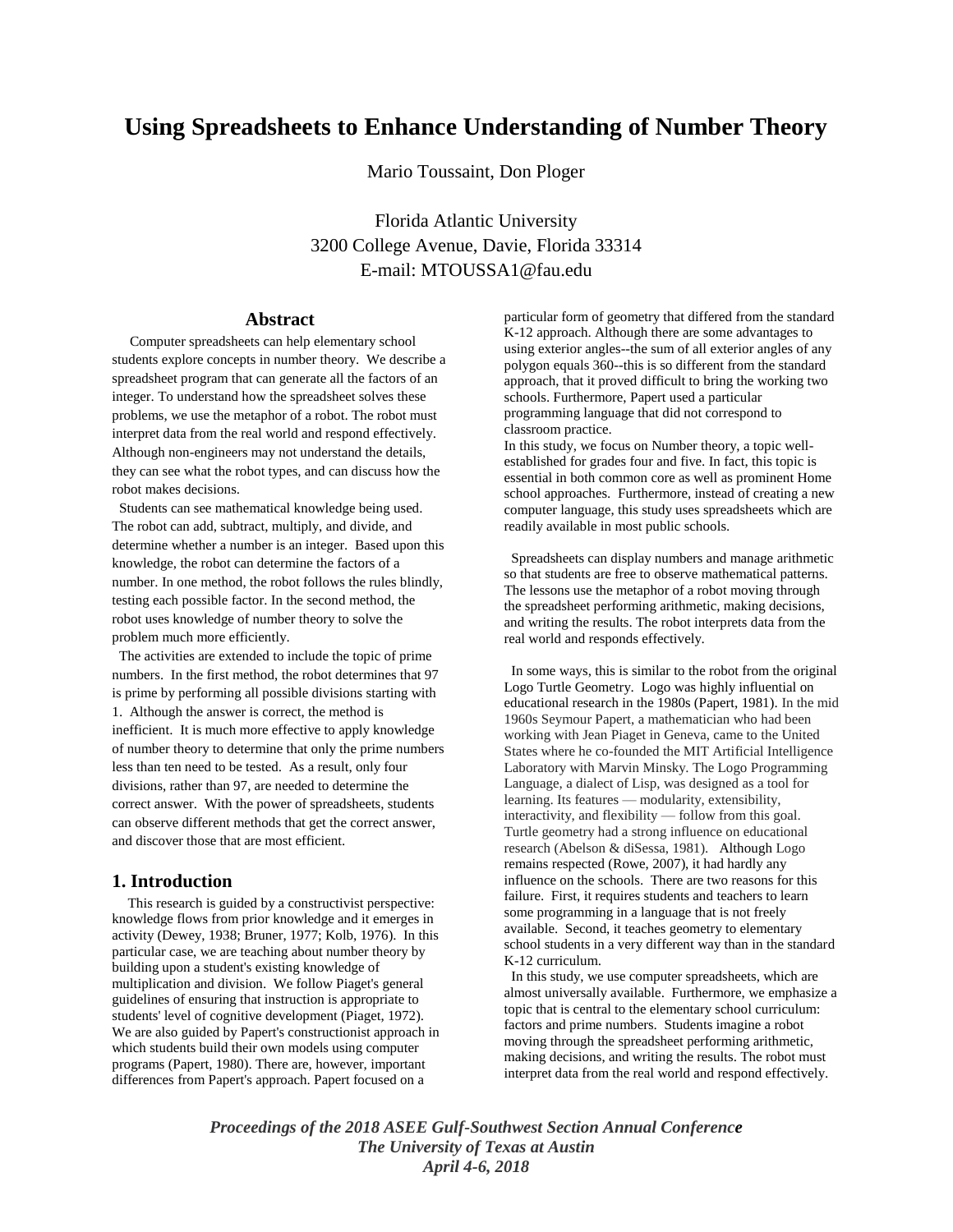Although non-engineers may not understand the details, they can see what the robot types, and can discuss how the robot makes decisions. We use a computer spreadsheet as a tool, and a robot as a metaphor. We apply these engineering themes to elementary school education, specifically the topic of factors and prime numbers.

## **2. Spreadsheet Scenario: Factors of 30**

 The system can quickly provide all the factors of the given positive whole number using the division algorithm. The robot is programmed to systematically test all positive integers starting with one until it finds all factors of the number entered. For example, the student could attempt to find all the factors of 30.

 In figure 1, the robot starts out by dividing 30 by 1 and places 1 directly below the number entered; it recognizes that 1 is a factor since the division yields a remainder of zero. Because 1 is factor of 30, the robot moves to the right and types 1 in the "low factor" column, and then moves one step further to the right and types 30 in the "high factor" column.

 In figure 2, the robot proceeds to the next whole number and divides 30 by 2. It displays 2 under the 1 and places 2 in the "low factor" column as well as 15 in the "high factor" column. The robot was able to determine that 2 and 15 are also factors of 30 as 30 divided by 2 equals 15 and the remainder of the division is zero.

In figure 3, the robot displays the next number being tested and divides 30 by 3. It finds that 3 and 10 are factors of 30 since 30 divided by 3 equals 10 and the remainder of the division is zero. It continues to enumerate the factors of 30 by placing 3 in the "low factor" column and 10 in the "high factor" column.

 In figure 4, the robot displays the next whole number tested and divides 30 by 4. It recognizes that 4 is not a factor of 30 since 30 divided by 4 yields a remainder of 2. It then moves to the right and displays that 4 is not a factor. In figure 5, the robot tests the next whole number and calculates 30 divided by 5. It declares that 5 and 6 are factors of 30 as the division yields a remainder of zero. It places 5 in the "low factor" column and 6 in the "high factor" column.

 Finally, in figure 6, the robot displays that the number 30 has no more factors. It calculated the square root of 30, kept the answer in its memory, and compare each factor found from each of the steps discussed above to the square root of 30. The robot knows that all factors were found when the next integer to be tested, in this case 6, is greater that the square root of 30.

### **Using the Robot for Discovery Learning**

 The Robot can perform simple computations such as add, subtract, multiply, divide two numbers, calculate the square root of a number, and compare two numbers; it can apply mathematical knowledge, such as determining whether a number is an integer, to make decisions based on the results of the calculations; and it can move along different paths according to some pre-determined criteria. In this case, the robot can move in three ways: (1) it can move directly down within the column to the next row; (2)

it can move to the right, within the row, to the next column; and (3) it can move to the far-left column, within the row. During this process, the robot compared every positive whole number starting with 1 and the square root of the given number, in this example 30, to determine whether all the factors were found. Students can discover this fact after using the robot to find all the factors of several different positive integers. This process will also teach the students the algorithm to generate all the factors of any given whole number. Teachers can use this process to help their students learn the concepts of prime and composite numbers through discovery. The instructor can prompt the students to find the factors of several prime numbers and help the students differentiate between prime and composite numbers. Further, teachers can ask students to formulate definitions for these concepts in their own words.

#### **What does the robot know?**

 The robot can add, subtract, multiply, and divide. He can also tell whether a number is an integer. Based upon this knowledge, the robot can determine the factors of a number. It can follow these rules blindly by testing each number. In this case, the robot uses his arithmetic skills, but relatively little understanding of number theory.

 The robot can learn to apply some mathematical knowledge. Factors occur in pairs. For example, 30 has eight factors arranged in four pairs:  $(1, 30)$ ,  $(2, 15)$ ,  $(3, 10)$ , and (5, 6). Since 6 appears as the larger number in a pair, the robot knows he has already found all the factors.

 Furthermore, the robot can extend his mathematical knowledge. For the example shown, in each case, the smaller factor is less than the square root of 30. Therefore, in the case of 30, the robot only needs to test the numbers 1 through 5. By including the pairs of each of these factors (1, 2, 3, and 5), he knows he has found all the factors of 30.

 The robot can also discover, for example, with 36, that he needs to test 6 as well. In this case, 6 is the square root of 36. Based upon this, the robot knows to test each number that is less than or equal to the square root of n. Because of these capabilities, the robot can show how to find the factors of any number up to 120 by testing only the numbers 1 through 10.

## **3. Scenarios:**

 Figure 7 shows how the robot can systematically test all positive whole numbers from one to ten to ascertain which, if any, of these numbers divide 10 with a remainder of zero. The robot starts with 1 and tests whether 10 divided by 1 yields a remainder of zero. The robot finds that the remainder is zero since 1 divides every whole number and displays that 1 is factor. The robot proceeds to the next whole number and checks whether 10 divided by 2 results in a zero remainder. Since the remainder of the division is zero, the robot outputs that 2 is a factor. The robot proceeds to examine the next whole and divides 10 by 3. The robot finds a non-zero remainder and concludes that 3 is not a factor of 10. The robot continues in this manner and tests 4, 5, 6, 7, 8, 9, and 10. It classifies 3, 4, 6, 7, 8, and 9 in the category of non-factors of 10, as the divisions did not yield a zero remainder and puts 1, 2, 5, and 10 in the group of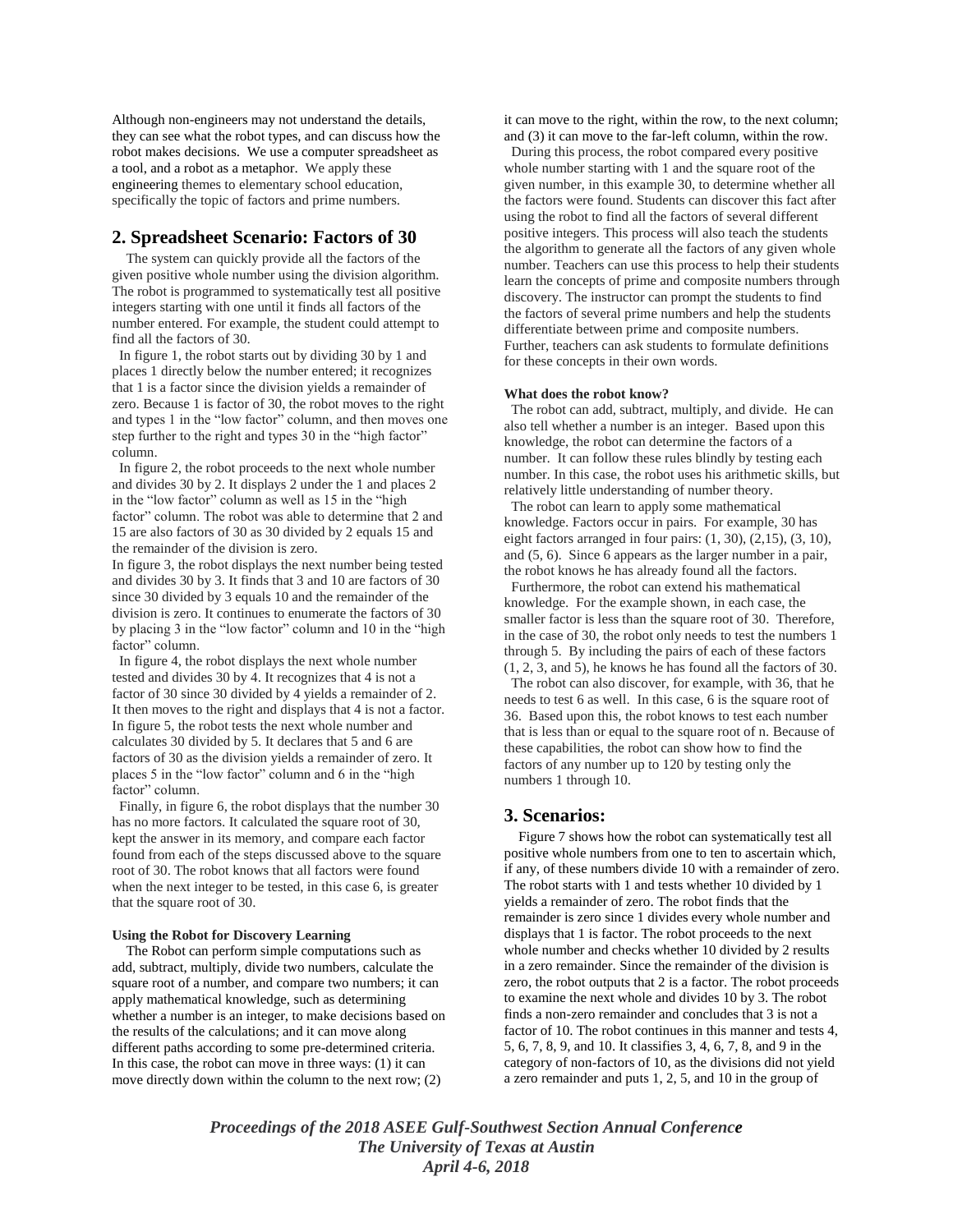factors of 10. It knows to stop at 10 since the factors of a whole number cannot be greater than the number itself.

#### **Factors of 100**

 Figure 8 shows the factors of 100. Every number from 1 through 10 is tested, and the results indicate that 1, 2, 4, 5, and 10 are factors. Furthermore, since  $100 \div 1 = 100$ , this means that 100 is also a factor. Following similar reasoning, 20, 25, and 50 are also factors.

 It is clear that these numbers shown: 1, 2, 4, 5, 10. 20, 25, 50, and 100 are factors of 100. But how can we be certain that these are the only factors of 100? We did not test 11. Of course, we know that 100 is not evenly divisible by 11. But how did we know that before considering the example? How can we be certain that 12, 13, 14, and 15 cannot be factors of 100 without doing any more tests?

We know that  $10 * 10 = 100$ . If a number, n, greater than 10 is a factor of 100, then 100/n must be less than 10. Therefore, we only need to test whether the numbers from 1 through 10 are factors of 100.

#### **Divisibility tests**

 By definition, a prime number has exactly two factors, 1 and the number itself. A composite number has more than two factors. In the elementary school, it is essential that students find all the factors for each number up through 10, and it is useful to list the factors for numbers up to 25. With a list of the factors for a number, it is easy to tell whether it is prime or composite.

 For larger numbers, a different method is needed. The strategy is to help students notice that for any composite number, the smallest factor (other than 1) is always prime. Therefore, we only need to test prime numbers. Furthermore, we only need to test numbers that are less than or equal to the square root of the given number. Therefore, for any number up to 100, we only need to test the prime numbers less than 10, namely 2, 3, 5, and 7.

 Figure 9 shows the results of the "Is it prime?" example for 87. The XL program concludes that 87 is composite because there is an additional factor (namely, 3). The student could find that a display of all the factors of 87, gives the complete factor list (and there are a total of four factors, confirming that 87 is composite).

 Figure 10 shows the results of the "Is it prime?" example for 97, and show that it is prime because all divisibility tests are false. We also need to show that there is no possible factor (other than 1 and 97). The complete factor list shows that there are exactly 2 factors, confirming that 97 is prime.

## **4. Summary**

 There are two distinctly different methods to determine whether a number is prime. In the first method, the robot determines that 97 is prime by performing all possible divisions starting with 1. Only two of those divisions yield whole number quotients. Although the answer is correct, the method is inefficient. It is much more effective to apply knowledge of number theory to determine that, for any number up to one hundred, only the prime numbers less than ten need to be tested. As a result, only four divisions, rather than 97, are needed to determine the correct answer. With the robot metaphor and the power of spreadsheets, students can observe different methods that get the correct answer, and discover those that are most efficient.

## **Acknowledgements**

 We thank Sandy Tang for helpful suggestions throughout the development of this paper.

#### **References**

[1] Abelson, H. & diSessa, A. Turtle Geometry (1981)

[2] Bruner, J. (1960). *The process of Education*. Cambridge, MA: Harvard University Press.

[3] Dewey, J. (1997). *Experience and Education*. New-York, NY:Touchstone.

[4] Kolb, D. (1976). *Learning style inventory technical manual*. Boston, MA: McBer.

[5] Papert, S. (1980). *Mindstorms: Children, Computers, and Powerful Ideas*. Basic Books.

[7] Piaget, J. (1972). *Intellectual Evolution from Adolescence to Adulthood*. Human Development.

[8] Rowe, (2007). FORWARD 40: WHAT BECAME OF THE LOGO PROGRAMMING LANGUAGE? Retrieved from

https://www.wired.com/2007/10/forward-40-wher/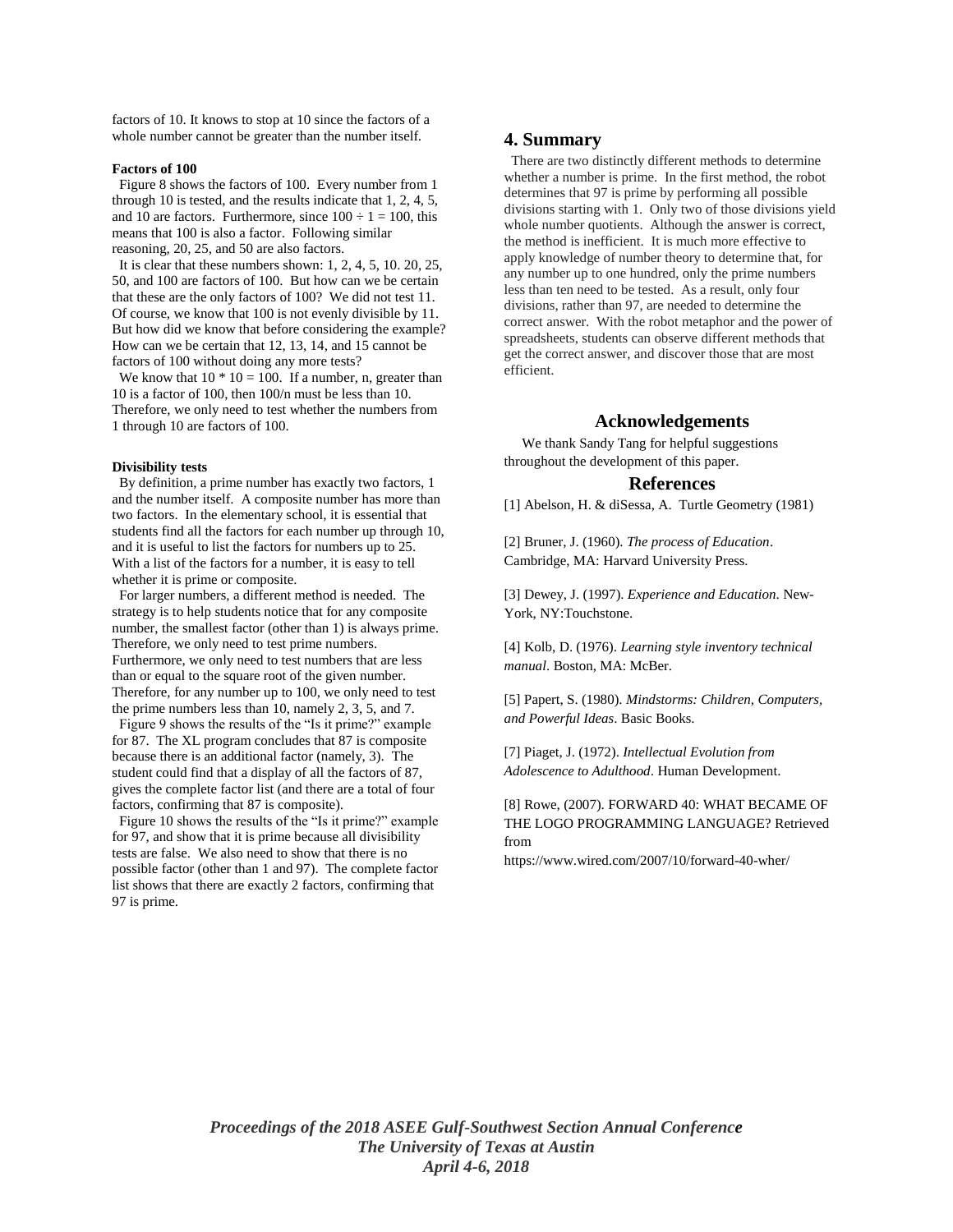

|          | $\epsilon$ -Enter a number $< 121$ |        |
|----------|------------------------------------|--------|
|          |                                    | Hi     |
|          | Low Factor                         | Factor |
|          |                                    |        |
|          |                                    | 15     |
| Figure 2 |                                    |        |

| $\epsilon$ - Enter a number $< 121$ |        |
|-------------------------------------|--------|
|                                     | Hi     |
| Low Factor                          | Factor |
|                                     |        |
|                                     | 15     |
|                                     | 10     |

| 30       | $\epsilon$ - Enter a number $< 121$ |           |
|----------|-------------------------------------|-----------|
|          |                                     | Hi        |
|          | Low Factor                          | Factor    |
|          |                                     |           |
| 2        | 2                                   | 15        |
| 3        | 3                                   | <b>10</b> |
|          | Not a factor                        |           |
| Figure 4 |                                     |           |

| 30 | $\epsilon$ - Enter a number $< 121$ | Hi        |
|----|-------------------------------------|-----------|
|    | Low Factor                          | Factor    |
|    |                                     | 30        |
| 2  | $\overline{2}$                      | 15        |
| 3  | 3                                   | <b>10</b> |
|    | Not a factor                        |           |
| 5  |                                     | 6         |

| 30                      | $\epsilon$ - Enter a number $< 121$ |        |
|-------------------------|-------------------------------------|--------|
|                         |                                     | Hi     |
|                         | Low Factor                          | Factor |
|                         |                                     | 30     |
| $\overline{2}$          | 2                                   | 15     |
| 3                       | 3                                   | 10     |
| 4                       | Not a factor                        |        |
| $\overline{\mathbf{5}}$ |                                     | 6      |
| 6                       | <b>No More Factors</b>              |        |
| Figure 6                |                                     |        |